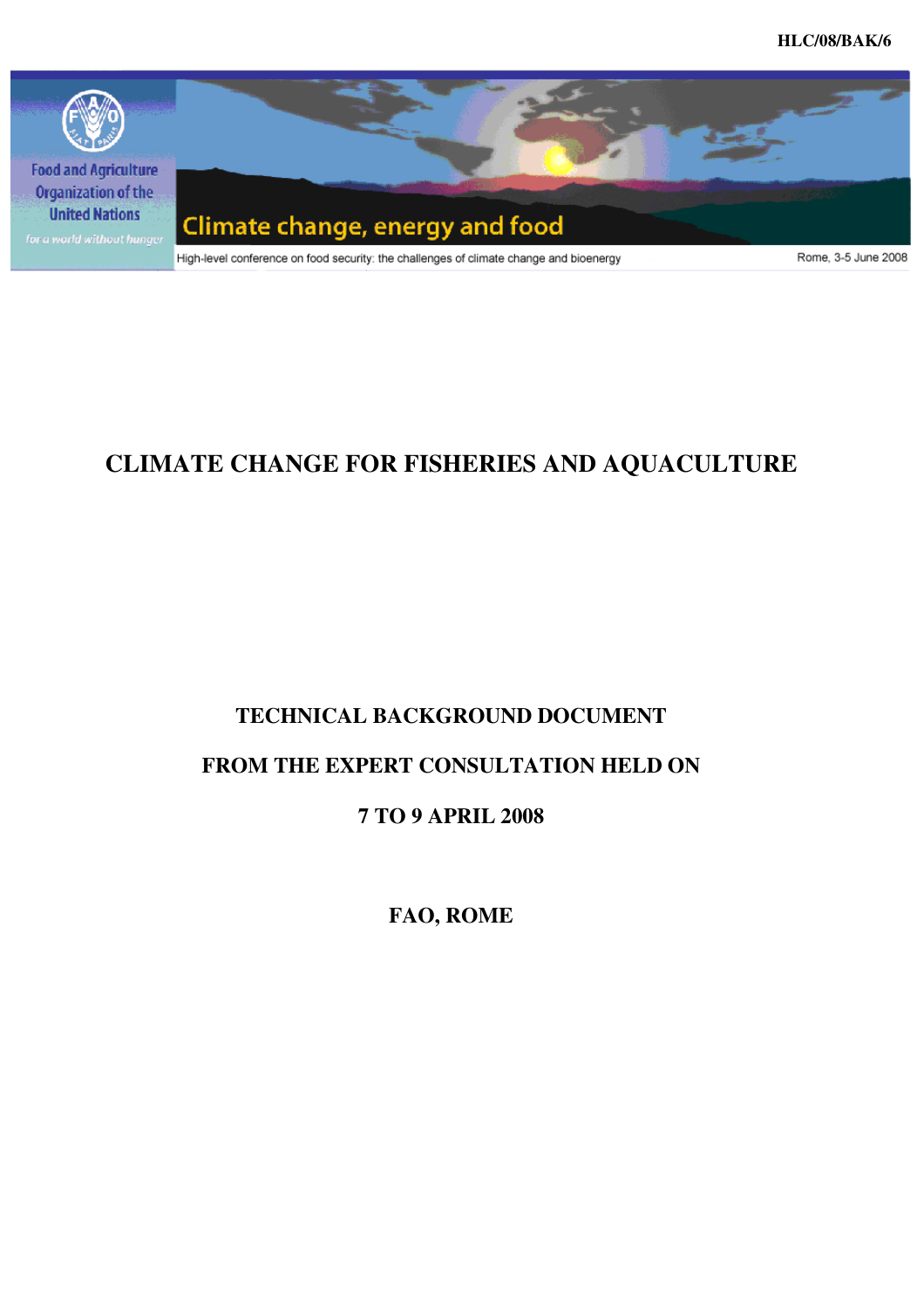# THE IMPORTANCE OF FISHERIES AND AQUACULTURE TO LIVELIHOODS AND FOOD SECURITY

Fisheries and aquaculture play an important but often unsung role in economies around the world, in both developed and developing countries. Easily overlooked and often underreported, the following points provide a glimpse of the macroeconomic and microeconomic importance of the sector.

#### *Production and trade of aquatic product*

- Aquatic products are among the most widely traded foods. About 40 percent of global production enters international trade.
- Fishery trade is particularly important as a source of foreign currency for developing countries. At present, their net earnings from aquatic products are greater than the combined earnings from the major agricultural commodities of rice, coffee, bananas, rubber, sugar and tea.
- Capture fisheries production in 2006 was 92 million tonnes, which represented a small decline from 2005. Though the net quantity for human consumption may rise, production is not expected to increase much further, as most stocks are reaching or sometimes exceeding capacity limits.
- Aquaculture production was 51.7 million tonnes in 2006. It continues to grow more rapidly than all other animal food producing sectors, with a average global growth rate of 8.8 percent per year since 1970, compared to 2.8 percent for terrestrial farmed meat production systems.
- If growth in aquaculture can be sustained, it is likely to fulfil the increasing demand for aquatic food supplies by supplying more than 50 percent of the total aquatic food consumption by 2015.

#### *Contribution to GDP and livelihood*

- The fisheries and aquaculture sector contribution to Gross Domestic Product (GDP) typically ranges from around 0.5 to 2.5 percent, but may exceed 7 percent in some countries, which often compares very significantly with agricultural sector GDP.
- Millions of people around the world depend on fisheries and aquaculture, directly or indirectly, for their livelihoods. Currently, an estimated 42 million people work full or part time as fishers and fish farmers, with the great majority in developing countries, principally in Asia. Hundreds of millions of other people work in the sector as occasional fishers or in associated activities including supply and post-harvest services, marketing and distribution.
- Growth in sector employment, largely outpacing that of agriculture, has been mainly in smallscale fisheries and in the aquaculture sector in the developing world where it has important seasonal income, food supply and security impacts.

# *Fishery products and food security*

 $\overline{a}$ 

- $\bullet$  Fish<sup>1</sup> is highly nutritious, rich in micronutrients, minerals, essential fatty acids and proteins. It represents a valuable supplement to diets that otherwise lack essential vitamins and minerals, providing nutrients that have particular importance in natal and child health and development.
- Fish products provide more than 2.8 billion people (2.6 billion of whom are from developing countries) with about 20 percent of their average per capita intake of animal protein.
- Fish contributes to, or exceeds, 50 percent of total animal protein intake in some small island and other developing states.

 $1$  "Fish" refers to all aquatic food products including all invertebrate groups (e.g. crustaceans, molluscs)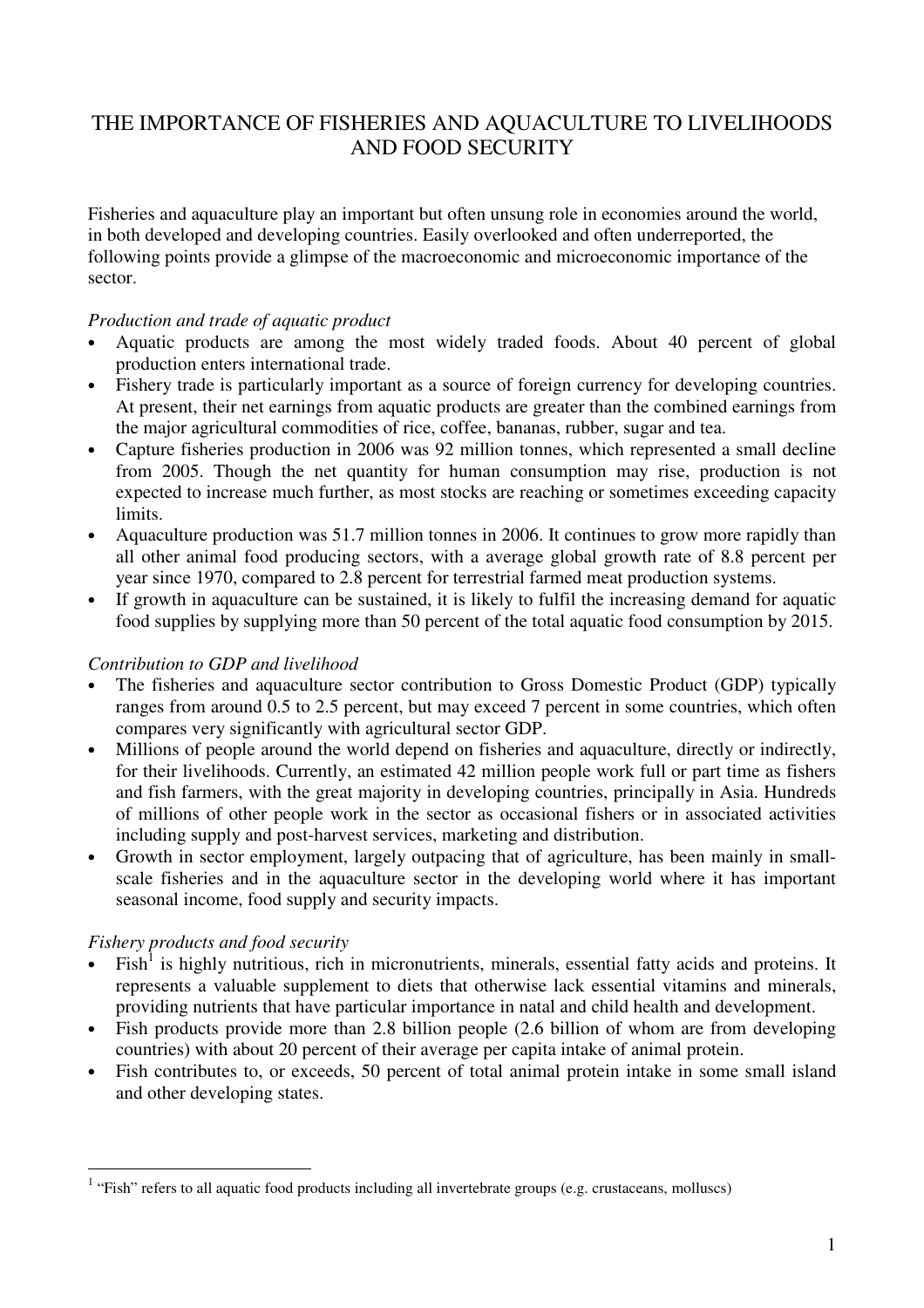The responsible management of the resources and ecosystems upon which this important sector depends is a major challenge for world food security. At the same time, the sector is threatened by external factors such as pollution runoff, land-use transformation and competing aquatic resource uses upon which the impacts of climate changes could have an important compounding effect. The many people dependent on fisheries and aquaculture – as producers, consumers or intermediaries in inland or coastal areas – will be particularly vulnerable to the direct and indirect impacts of predicted climatic changes, whether through changes in physical environments, ecosystems or aquatic stocks, or through impacts on infrastructure, fishing or farming operations, or livelihood options.

This summary document reviews: the predicted impacts of climate change on physical and ecological features of aquatic systems and their impacts on the fisheries and aquaculture sector; the role of the sector in climate change mitigation; and the opportunities and threats to people and communities dependent on the sector as determined by their vulnerability and potential for adaptation.

# **Why separate out climate change implications for fisheries and aquaculture from other food production systems?**

Wild capture fisheries are fundamentally different from other food production systems in their linkages and responses to climate change and in the food security outcomes. Aquaculture also has strong links to capture fisheries (e.g. for inputs), and both feed into distinct and specialized postharvest and market chains. Conclusions on food supply and security based on terrestrial contexts usually cannot be applied directly to the sector, indicating that special consideration is needed to ensure policy and management responses are effective.

For example, most fishing depends on wild populations whose variability depends on environmental processes governing the supply of young stock, and feeding and predation conditions through the life cycle. Open water populations cannot be enhanced by simply adding fertilizers as in agriculture, nor can effects of environmental change be quickly observed. Many fish populations migrate over long distances, passing through multiple territorial waters. This creates issues of transboundary management, control and utilization, driven by natural environmental factors. Climate change impacts could change resource access "winners" and "losers", at both community and national level.

Unlike most terrestrial animals, all aquatic animal species for human consumption are poikilothermic, meaning their body temperatures vary with the ambient temperature. Any changes in habitat temperatures will significantly influence metabolism and, hence, growth rate, total production, reproduction seasonality and possibly reproductive efficacy, and susceptibility to diseases and toxins. Climate change-induced temperature variations will therefore have a much stronger impact on the spatial distribution of fishing and aquaculture activities and on their productivity and yields.

Much fishing is still an open access activity and non-boat-based fisheries, such as collecting clams on a beach, using handlines or simple bamboo traps in rice fields, require little capitalization. Fishing, therefore, often function as a last-resort activity, or serves to supplement food supply when other sources are weak – playing an important role in adaptive strategies. However, there are potential mismatches between these important social objectives and the fisheries management concerns of over-exploitation of resources and the need to limit access or restrict fishing to particular species, places or times.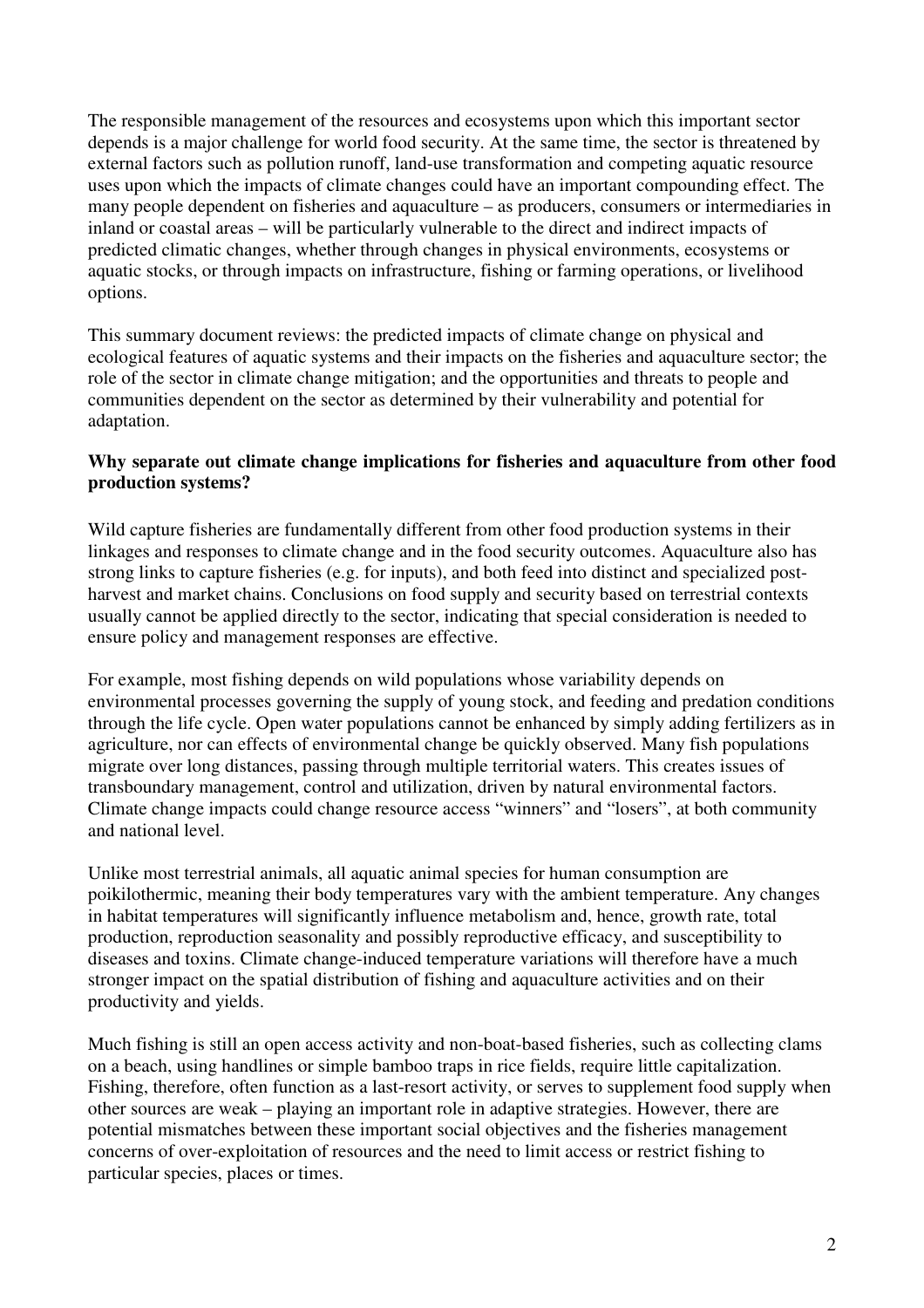Climate change is only one among many environmental and anthropogenic stresses faced by fisheries and aquaculture but is likely to exacerbate the difficulties of achieving sustainable practices. However, the magnitude and direction of climate change-specific stressors will vary from one aquatic system to another, or may play only a small role when compared to other stressors. Climate change may also offer win-win outcomes where adaptation or mitigation measures improve economic efficiency and resilience to climatic and other change vectors. For example, this could include decreasing fishing effort to sustainable levels, decreasing fuel use and hence  $CO<sub>2</sub>$  emissions, or reducing aquaculture dependence on fishmeal or oils.

#### **PHYSICAL AND ECOLOGICAL IMPACTS OF CLIMATE CHANGE ON MARINE AND INLAND ECOSYSTEMS AND FISHERY RESOURCES**

This section summarizes the potential physical and ecological impacts of climate change on aquatic systems. As more information develops, more detailed documentation of regional and local climatic impacts will assist further in determining ecological, supply or food security hotspots.

#### **Changes in physical environments**

#### Marine waters

Higher frequency and intensity climate processes, such as El Niño-Southern Oscillation (ENSO), and decadal-scale regime shifts, are expect to continue, with possible increases in their intensity or/and frequency in coming decades. The oceans are warming, but with geographical differences and some decadal variability. Warming is more intense in surface waters but is not exclusive to these, with the Atlantic showing particularly clear signs of deep warming.

Changes in ocean salinity have been observed, with near-surface waters in the more evaporative regions increasing in salinity in almost all ocean basins, and high latitudes showing decreasing salinity due to greater precipitation, higher runoff, melting ice and advection. The oceans are also becoming more acidic, with likely negative consequences to many coral reef and calcium-bearing organisms. Although there are no clearly discernable net changes in ocean upwelling patterns, there are indications that their seasonality may be affected.

Global average sea level has been rising since 1961, but the rate has been accelerated since 1993. Although not geographically uniform, large coastal land losses are likely on the Atlantic and Gulf of Mexico coasts of the Americas, the Mediterranean, the Baltic and small-island regions, while in other areas, such as Asia, large and heavily populated deltaic regions may also be strongly impacted

#### Inland waters

There has been no global assessment of warming of inland waters but many lakes have shown moderate to strong warming since the 1960s. There are particular concerns for African lakes, as the atmospheric temperature of the continent is predicted to be higher than the global average and rainfall is projected to decrease. Likewise, wetlands and shallow rivers are susceptible to changes in temperature and precipitation and water levels may drop to the point of completely drying out more completely in dry seasons. Increased temperature may lead to stronger, earlier and longer stratification of lakes and reservoirs and, with limited or no seasonal turnover, greater deoxygenation (i.e. Hypoxia) of bottom layers.

River runoff is expected to increase at higher latitudes but decrease in parts of West Africa, southern Europe and southern Latin America. Overall, a global temperature increase of 1°C is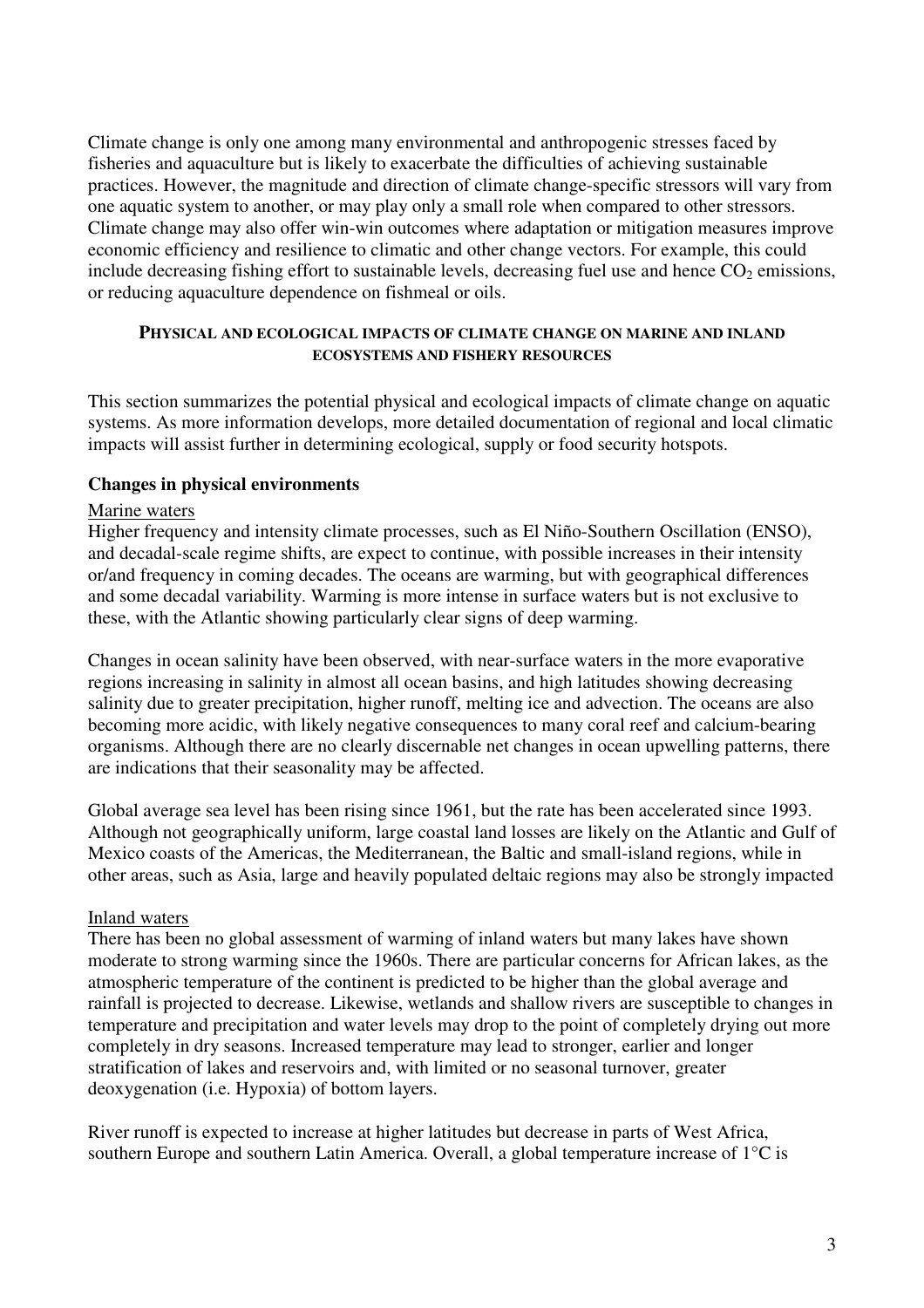associated with a four percent increase in river run-off. Changes in flood areas, timing and duration are also expected.

# **Changes in biological functions and fish stocks**

# Marine waters

Although large regional differences exist, especially at regional scales, most models predict a slight decrease in primary production in the seas and oceans and many models predict composition shifts to smaller phytoplankton which are likely to lead to changes in food webs in general. Changes in fish distributions in response to climate variations have been observed, generally consisting of poleward expansions of warmer-water species and poleward contractions of colder-water species. Changes are likely to affect pelagic species more rapidly than other species groups.

# Inland waters

In general, temperature changes are likely to impact cold-water species negatively, warm-water species positively, and cool-water species positively in their northern ranges and negatively in their southern ranges. Also, there will likely be a general shift of cool- and warm-water species northward in northern hemisphere rivers. The abundance and species diversity of riverine fishes are predicted to be particularly sensitive to climatic disturbances, since lower dry season water levels may reduce the number of individuals able to spawn successfully. The timing of flood events is a critical physiological trigger that induces fish to migrate and spawn at the onset of the flood which enables their eggs and larvae to be transported to nursery areas on flood plains.

# **Ecological forecasts**

A range of impacts on aquatic ecosystems can be predicted in association with large-scale changes in temperature, precipitation, winds and acidification. It is very likely that over the short term (within a few years), there will be negative impacts on the physiology of fish in localities where temperatures increase, through limiting oxygen transport. This would have significant impacts on aquaculture and result in changes in distribution, and probably abundance, of both freshwater and marine species. There is high confidence in predictions that over the medium term (a few years to a decade), temperature-regulated physiological stresses and changes in the timing of life cycles will impact the recruitment success and therefore the abundance of many marine and inland aquatic populations and species composition of marine and inland communities. There is lower confidence in long-term (multi-decadal) time-scale predictions. Predicted impacts depend upon, among other factors, changes in net primary production in the oceans and its transfer to higher trophic levels.

#### **CLIMATE CHANGE IMPACTS ON FISHERIES, AQUACULTURE AND THEIR COMMUNITIES**

# **Overall impacts on fisheries, aquaculture and fishery-dependent communities**

#### *Fisheries*

The impacts of physical and biological changes on fisheries communities<sup>2</sup> will be as varied as the changes themselves. Both negative and positive impacts could be foreseen, their strength depending on the vulnerability of each community, the combination of potential impacts (sensitivity and exposure) and adaptive capacity. Impacts would be felt through changes in capture, production and marketing costs, changes in sales prices, and possible increases in risks of damage or loss of infrastructure, fishing tools and housing. Fishery-dependent communities may also face increased vulnerability in terms of less stable livelihoods, decreases in availability or quality of fish for food,

<sup>&</sup>lt;sup>2</sup> "Communities", defined in the widest sense possible, ranging from local fishing communities to large-scale fishing production systems, from suppliers to consumers, and from those that manage to those that are managed.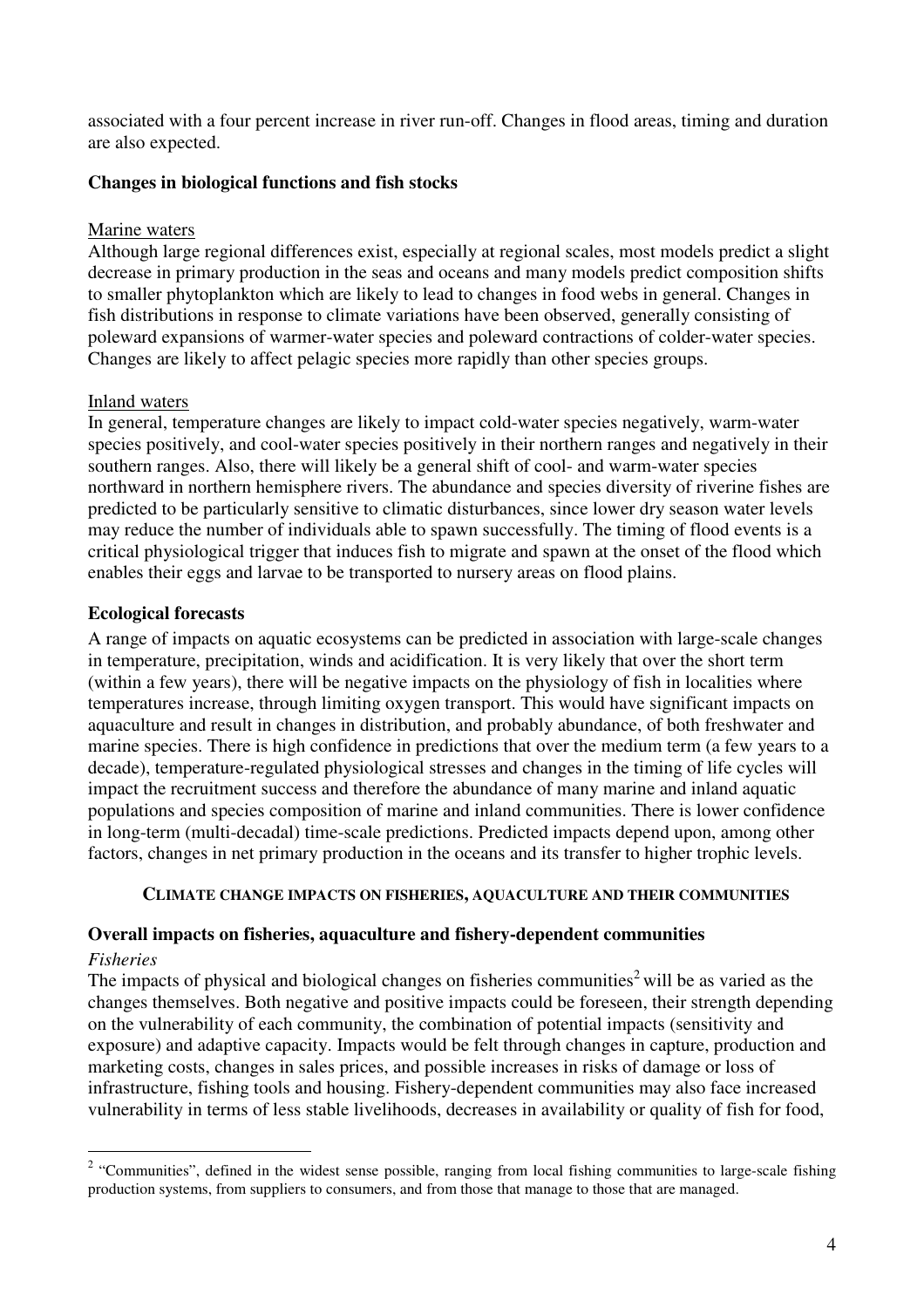and safety risks due to fishing in harsher weather conditions and further from their landing sites. Within communities and households, existing gender issues related to differentiated access to resources and occupational change in markets, distribution and processing, where women currently play a significant role, may be heightened under conditions of stress and increased competition for resources and jobs stemming from climate change.

# *Aquaculture*

Impacts on aquaculture could be positive or negative, arising from direct and indirect impacts on the natural resources aquaculture requires, namely water, land, seed, feed and energy. As fisheries provide significant feed and seed inputs, the impacts of climate change on them will also, in turn, affect the productivity and profitability of aquaculture systems. Vulnerability of aquaculture-based communities will stem from their resource dependency and exposure to extreme weather events.

Climatic changes could increase physiological stress on cultured stock. This would not only affect productivity but also increase vulnerability to diseases and, in turn, impose higher risks and reduce returns to farmers. Interactions of fisheries and aquaculture subsectors could create other impacts. For example, extreme weather events could result in escapes of farmed stock and contribute to reductions in genetic diversity of the wild stock, affecting biodiversity more widely.

These impacts will be combined with other aspects affecting adaptive capabilities, such as the increased pressure that ever larger coastal<sup>3</sup> populations place on resources; any political, institutional and management rigidity that negatively impacts on communities' adaptive strategies; deficiencies in monitoring and early-warning systems or in emergency and risk planning; as well as other non-climate factors such as poverty, inequality, food insecurity, conflict and disease.

However, new opportunities and positive impacts emerging from such areas as changes in species and new markets also could be part of future changes. So far, these opportunities are not well understood but, nevertheless, are possible. A community's ability to benefit also will depend on its adaptive capacity.

#### Specific impacts to food security

 $\overline{a}$ 

Climate change impacts in the sector will potentially act across the four dimensions of food security: availability, stability, access and utilization.

*Availability* of aquatic products will vary through changes in ecosystems, production, species distribution and habitats. Changes will occur at regional and local levels in freshwater and marine systems due to ecosystem shifts and changing aquaculture options, which depend on availability of key inputs. Production from aquatic resources, whether through fisheries or aquaculture may be impacted by the adaptive capacity of management measures controlling temporal and spatial access.

*Stability* of supply will be impacted by changes in seasonality, increased variance of ecosystem productivity, increased supply risks and reduced supply predictability – issues that may also have large impacts on supply chain costs and their flexibility to respond to variation.

*Access* to fish for food will be affected by changes distribution of fish species and in livelihoods combined with impacts transferred from other sectors such as increases in prices of substitute food products; competition for supply; and information asymmetries. Policies and measures tackling

 $3$  "Coastal" in this sense refers to lacustrine, riparian and marine coasts.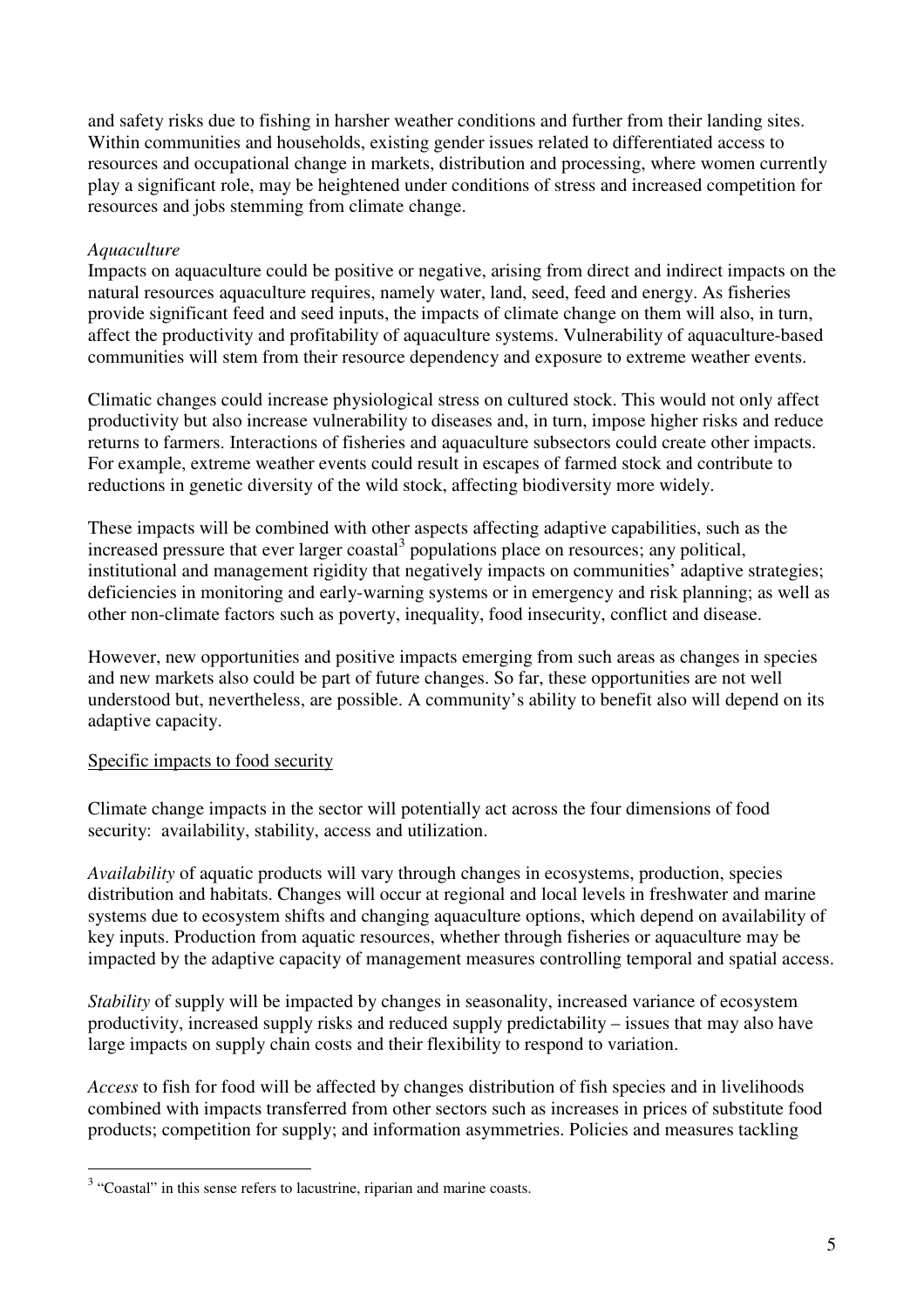climate change impacts may indirectly hamper people's access to food by constraining individuals' expressions of their entitlements and rights to food.

*Utilization* of the nutrients and the nutritional value of fishery products will be affected by changing supply quality and market chain disruptions. In some cases, an adjustment period will be required to move to species that are not traditionally consumed. These issues are most critical for countries with a high per capita consumption of aquatic proteins.

Availability of fish for food can be improved by making better use of production. This means reducing post-harvest losses and increasing the percentage of use for direct human consumption. Losses caused by spoilage amount to about 10 to 12 million tonnes per year and an estimated 20 million tonnes of fish a year are discarded at sea. Climate change will add to the complexity of addressing these issues and climate events may have a direct negative impact on the control of spoilage and waste.

# Vulnerability hot spots

The extent to which people and systems are affected by climate change (their vulnerability) is determined by three factors: their exposure to specific change, their sensitivity to that change, and their ability to respond to impacts or take advantage of opportunities. The non-linear interactions of these factors mean that vulnerability is unevenly distributed, sometimes in surprising ways. It is important to understand patterns of vulnerability to specify and prioritize adaptation interventions.

Fisheries located in the high latitudes and those that rely on climate change-susceptible systems, such as upwelling or coral reef systems, appear to have most potential exposure to impacts. However, low adaptive capacities are important – as they elevate the vulnerability of leastdeveloped countries even though greater warming is predicted to be greater at higher latitudes. Communities located in deltas, coral atolls and ice dominated coasts will also be particularly vulnerable to sea level rise and associated risks of flooding, saline intrusion and coastal erosion. Coastal communities and small island states without proper extreme weather adaptation programmes, in terms of infrastructure design, early warning systems and knowledge of appropriate behaviour, will also be at high risk.

For aquaculture, Asia is by far the major contributor and at present the most vulnerable region. However, recognizing the high growth potential for aquaculture in Africa, Latin America and other regions, potential climate impacts need to be considered in relation to future developments. In deltaic areas in Asia, agriculture is a predominant means of livelihood and contributes significantly to food security. The loss of agriculture productivity, due to salination from sea level rise and seawater intrusion, could have an important impact and lead to aquaculture taking a major climate change adaptive role as an alternative livelihood, compensating for income and some aspects of food supply.

# Transboundary issues

The potential spatial displacement of aquatic resources and people associated with climate change impacts, and the greater variability characteristics of transboundary resources would require existing bilateral and regional structures and processes to be strengthened or given more focus. Policy and legal issues will need to be developed. Regional market and trading mechanisms also would be more important in linking and buffering supply variability and maintaining sectoral value and investment.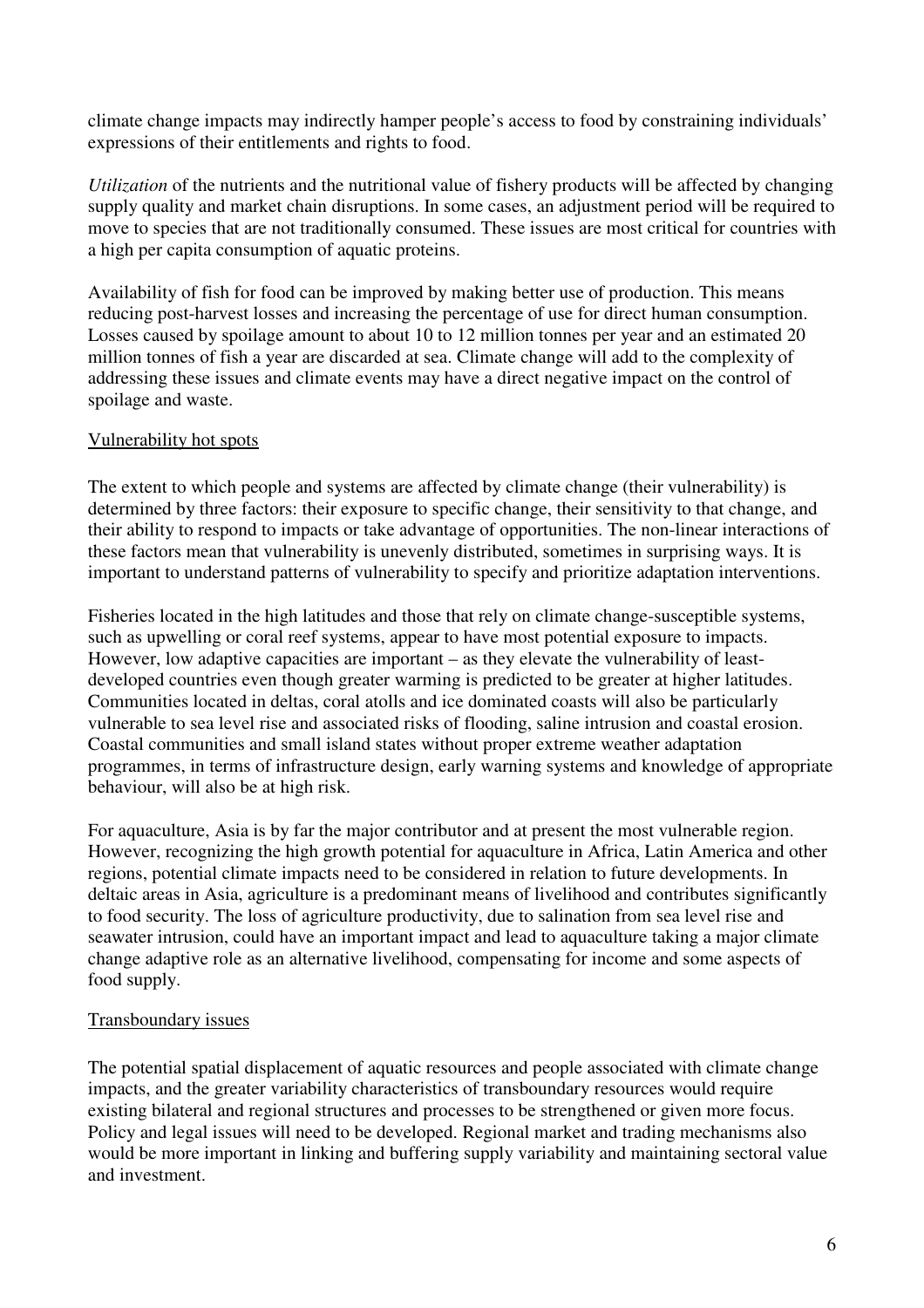Current examples of impacts from displacing populations due to climatic variations include, for example, the on-going negotiations between the United States and Canada over access to Pacific salmon, Pacific sardine and Pacific Ocean skipjack tuna resources, whose spatial distributions are largely determined by environmental variability. The potential increase and expansion of aquatic diseases in aquaculture and the expansion of exotic pest species will require specific transboundary actions, particularly in large international watersheds such as the Mekong River and the Mediterranean.

### **Climate change impacts on fisheries and aquaculture from other sectors**

Indirect impacts arising from adaptation by other sectors and from climate change mitigation activities, such as use of alternative energy sources, could be significant and may even overshadow the direct impacts of climate change. An ecosystem approach would be required, and system-wide evaluation and planning of mitigation and adaptation strategies will need to include downstream impacts on other sectors.

#### Mitigation strategies in other sectors

Offshore wind, wave and tidal energy devices are being developed increasingly for renewable energy, but could have negative impacts. Greater nuclear power capacity is also being proposed, usually with coastal or inland water cooling, and the discharge of heated waters. Construction and operation of all of these systems could affect aquatic resources directly (including spawning, overwintering, nursery and feeding grounds, and migratory pathways). In shallow coastal waters, their structural obstruction and undersea transmission cables could also interfere with fishing. However, suitable siting and construction can give shelter for aquaculture, protection from illegal fishing, opportunities for habitat and stock enhancement and, with heated water, opportunities for enhancing growth and species choice.

New investments in hydropower are also being considered, often in combination with water supply regulation. However, dams may interrupt connectivity between habitats, preventing fish from completing their life cycles, and impact water flows that are important for habitat maintenance and serve as physiological triggers for migration. Flood sizes and duration, which determine size and timing of feeding areas in floodplains, could also be impacted, and reduced flows can have important effects on salinity in, and dissolved nutrient supply to, coastal ecosystems.

Increased interest in production of biofuels will have a compound impact on crop prices, including impacts on price and availability of feeds for aquaculture. At this stage, aquatic based biofuels, such as those based on algal sugars, are only experimental but may lead to negative impacts of resource competition or positive impacts of integration opportunities with various aquaculture systems.

#### Adaptation strategies in other sectors

Changes in precipitation patterns and water table conditions, and increasing frequency of extreme flooding in lake and river basins may promote agriculture sector demand for more flood control, drainage and irrigation schemes. These could exacerbate negative impacts of climate change on fisheries and aquaculture. Flood control embankments or levees may constrain river flows and increase peak and mean discharge rates and flooding events elsewhere. Increased erosion of river beds can reduce fish populations that spawn there. Increased sediment loads can choke spawning substrates, affect reproductive success and block migration routes. Flood control efforts also may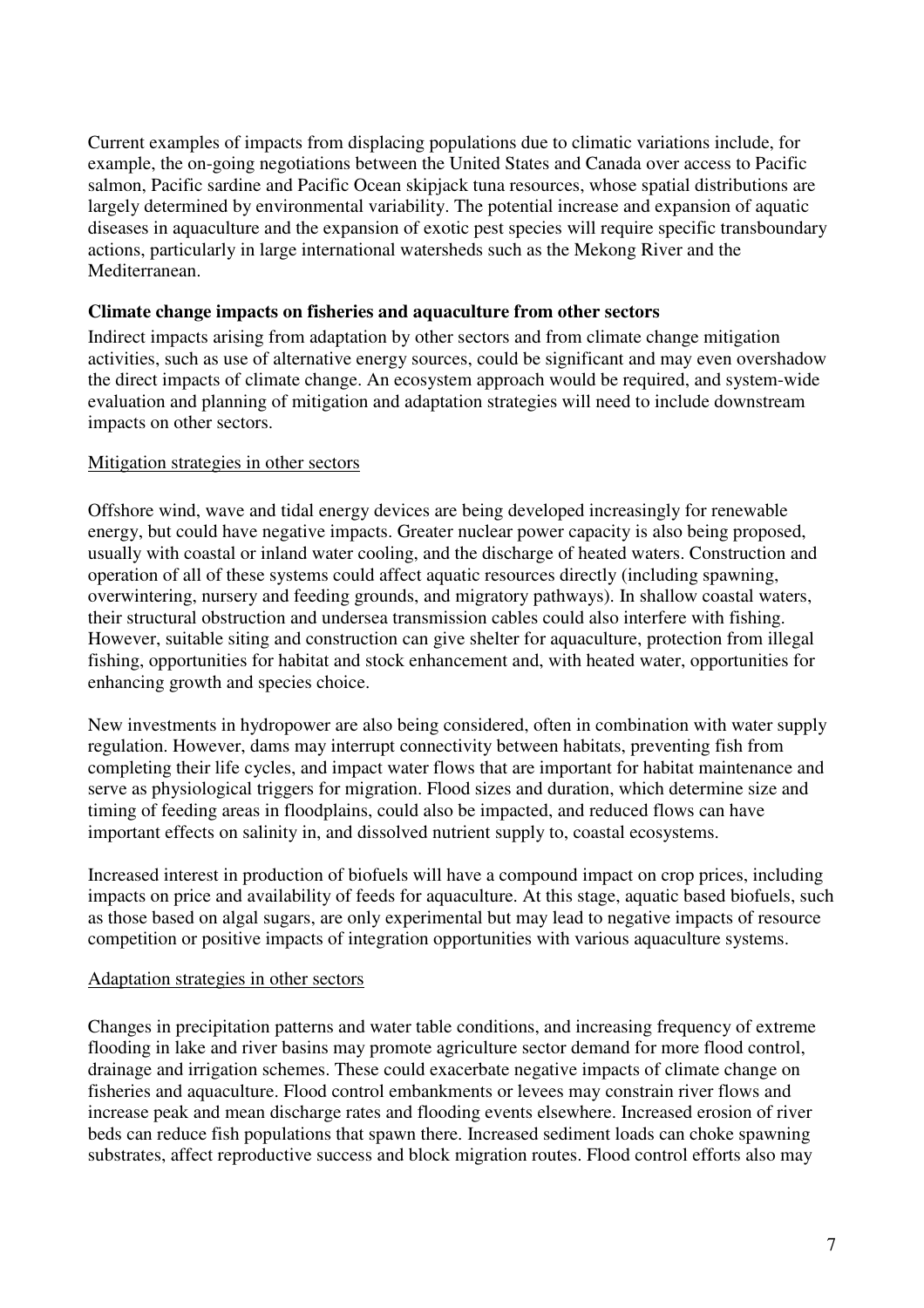reduce the depth and surface area of dry season water bodies and, hence, their carrying capacity for critical stocks.

Though some irrigation demand could be met by using reservoirs or abstracting water from surface and ground waters, dry season water is often abstracted from residual pools and water bodies remaining after flood-waters have receded. These provide critical dry season refuge habitat for many floodplain species and, beyond certain thresholds, their production is highly sensitive to water removal. Changing locations of watering points for livestock and adaptive strategies to deal with heat stress may place further strain on dry season fish habitats. Increasing intensity of fertilizer and pesticide application to mitigate impacts of climate change on agriculture could also adversely affect water quality in rivers, lakes and coastal zones and, thereby, impact fisheries. These water quality changes may be further exacerbated by the impacts of greater waste concentrations from human settlements, from reduced per capita water use, and from greater risk of disruption of waste treatment processes. Increased agricultural water demand may also constrain aquaculture, by reducing water availability or by requiring aquaculture to use irrigation drainage water which will further reduce water quality.

Soil erosion from changing land use also could cause impact by increasing sediment loads. Greater downstream sediment transport may adversely impact coral reef and other coastal fisheries by affecting light penetration and physiological processes, or interfere with feeding in coastal aquaculture. Yet, increasing sediment also may help sustain river deltas and critical habitats such as mangroves that are threatened by rising sea levels and increased storm erosion. In addition, changes in estuarine salinity distribution brought about by changes to river discharge rates may be important.

### **Cumulative effects of human activity and climate change on ecosystem productivity**

The resilience of many ecosystems is likely to be exceeded by an unprecedented combination of climate change and other global change drivers. Climate change, pollution, fragmentation and loss of habitat (e.g. destructive fishing activities, coastal zone development), invasive species infestations and over-harvesting from fisheries may individually or together result in severe impacts on the production of the world's aquatic systems and the services they provide. The impacts on aquatic life from these stressors may be exacerbated by climatic changes and the ability of ecosystems to cope (resilience) or recover will be impaired. Therefore, the combined effects of these may steadily and, in some cases, possibly sharply increase the vulnerability of the world's aquatic resources, with important ecological, economic and social implications. In this respect, too, the role of fishery sector stakeholders in contributing to the long-term health of the resource, not just for food supply and security, but for the continued provision of wider ecosystem services, will become much more important.

#### **CLIMATE CHANGE ADAPTATION IN FISHERIES AND AQUACULTURE**

Adaptation strategies are location and context specific and, hence, difficult to model and predict. This section presents some existing and potential strategies for the sector that could reduce vulnerability and increase adaptive capacities towards climate changes and changes which may combine with them.

#### **Potential adaptation measures in fisheries**

A wide range of adaptations is possible, either carried out in anticipation of future effects or in response to impacts once they have occurred. As shown below, some are implemented by public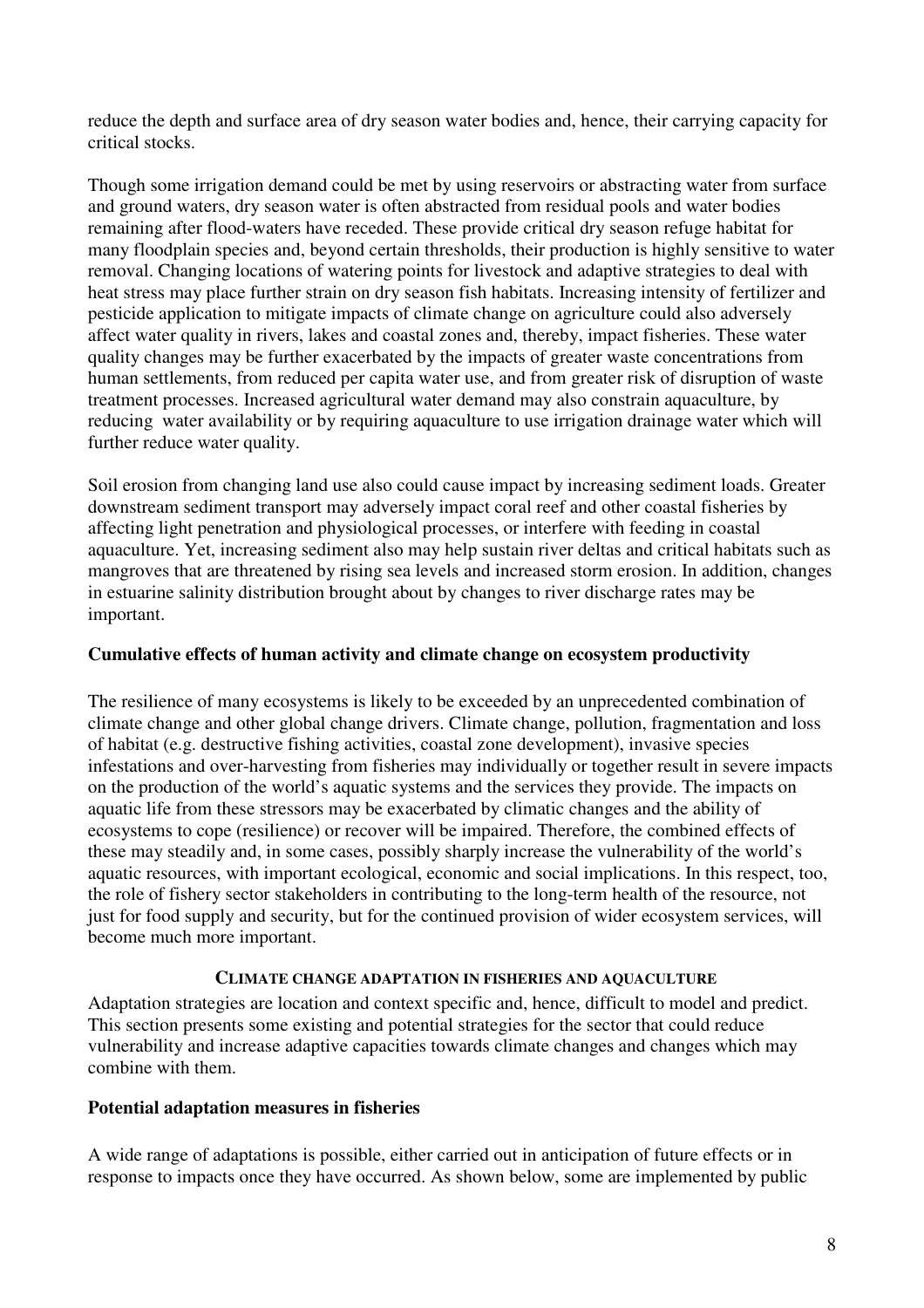institutions, others by private individuals. In general, responses to direct impacts of extreme events on fisheries infrastructure and communities are likely to be more effective if they are anticipatory, as part of long-term integrated management planning. However, preparation should be commensurate with risk, as excessive protective measures could themselves have negative social and economic impacts.

| <b>Impact of climate</b> | <b>Potential adaptation measures</b>   | <b>Responsibility</b> | Reactive/           |
|--------------------------|----------------------------------------|-----------------------|---------------------|
| change on fisheries      |                                        |                       | <b>Anticipatory</b> |
| Reduced yield            | Access higher value markets/shifting   | Public/private        | Either              |
|                          | targeted species                       |                       |                     |
|                          | Increase effort or fishing power*      | Private               | Either              |
|                          | Reduce costs to increase efficiency    | Private               | Either              |
|                          | Diversify livelihoods                  | Private               | Either              |
|                          | Exit the fishery                       | Private               | Either              |
| Increased variability of | Diversify livelihood portfolio         | Private               | Either              |
| yield                    | Design insurance schemes               | Public                | Anticipatory        |
| Change in distribution   | Migration of fishing effort/strategies | Private/public        | Either              |
| of fisheries             | and processing/distribution facilities |                       |                     |
| Reduced profitability    | Exit the fishery                       | Private               | Either              |
| Vulnerability of         | Add new or improved physical           | Private/public        | Anticipatory        |
| infrastructure and       | defences                               |                       |                     |
| communities to           | Managed retreat/accommodation          | Private/public        | Either              |
| flooding, sea level and  | Rehabilitate infrastructure, design    | Private/public        | Reactive            |
| surges                   | disaster response                      |                       |                     |
|                          | Integrate coastal management           | Public                | Anticipatory        |
|                          | Set up early warning systems,          | Public/private        | Anticipatory        |
|                          | education                              |                       |                     |
| Increased dangers of     | Set up weather warning system          | Public                | Anticipatory        |
| fishing                  | Invest in improved vessel              | Private               | Anticipatory        |
|                          | stability/safety/communications        |                       |                     |
| Influx of new fishers    | Support existing local management      | Public                | Either              |
|                          | institutions, diversify livelihoods.   |                       |                     |

**Table 1. Examples of potential adaptation measures in fisheries** 

\* May risk exacerbating overexploitation.

As climatic change increases environmental variation, fisheries managers who have not already done so will have to move beyond static understandings of managed stocks or populations. Inflexible management approaches may no longer apply. There is a need for implementation of adaptive holistic, integrated and participatory approaches to fisheries management, as required for an ecosystem approach.

# **Potential adaptation measures in aquaculture**

In most cases and for most climate change-related impacts, improved management and better aquaculture practices would be the best and most immediate form of adaptation, providing a sound basis for production that could accommodate possible impacts. An ecosystem approach to aquaculture (EAA) management would be a most effective thematic adaptation measure. As with capture fisheries, responses range from public to private sector and can be reactive or anticipatory.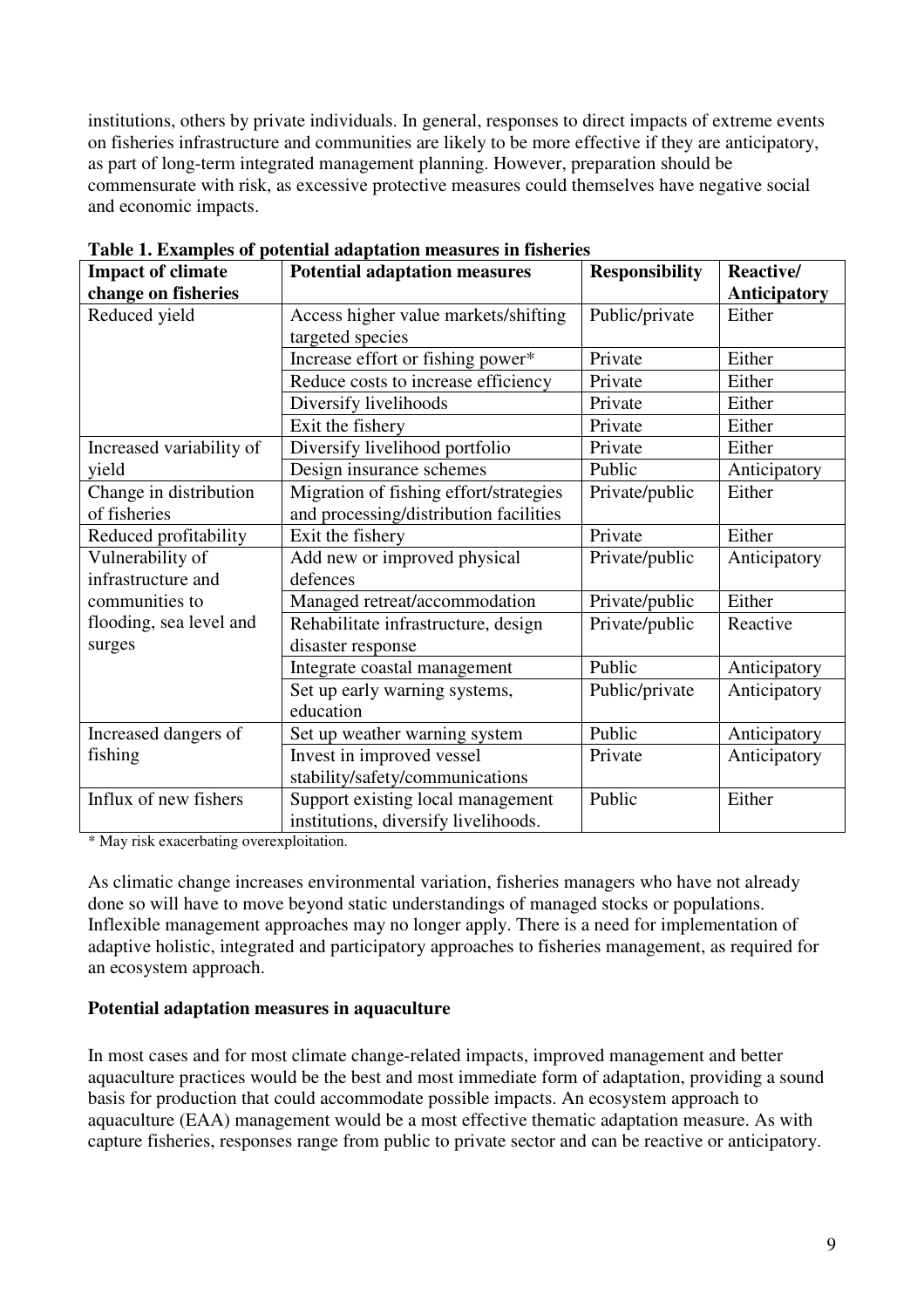The aquaculture of extractive species – using nutrients and carbon directly from the environment such as bivalves and macroalgae – may deserve further attention for its positive ecosystem characteristics and potential food security benefits. Integrating aquaculture with other practices, including agro-aquaculture, multitrophic aquaculture and culture-based fisheries, also offers the possibility of recycling nutrients and using energy and water much more efficiently. These could include fisheries and assist coastal communities in general. Short-cycle aquaculture may also be valuable, using new species or strains and new technologies or management practices to fit into seasonal opportunities. Aquaculture could be a useful adaptation option for other sectors, such as coastal agriculture under salinization threats, and could also have a role in biofuel production, through use of algal biomass or discards and by-products of fish processing.

For feed-based aquaculture, dependence of capture fisheries on fish meal and oil, and growing competition for terrestrial raw materials is most important. Feeding materials and formulation strategies will be particularly important in maintaining and expanding output while containing costs and energy inputs, and improving resilience to climate change. Adaptations include changing to less carnivorous species, genetic improvements, feed source diversification, better formulation, quality control and management

The Table below summarizes most relevant specific adaptation measures for aquaculture.

| <b>Climatic</b> | Impacts on aquaculture or      | <b>Adaptive measures</b>                                           |
|-----------------|--------------------------------|--------------------------------------------------------------------|
| change          | related function               |                                                                    |
| element         |                                |                                                                    |
| Warming         | Raise above optimal range of   | Use better feeds, more care in handling,                           |
|                 | tolerance of farmed species    | selective breeding and genetic improvements                        |
|                 |                                | for higher temperature tolerance (and other<br>related conditions) |
|                 | Increase in growth; higher     | Increase feed input; adjust harvest and market                     |
|                 | production                     | schedules                                                          |
|                 | Increase in eutrophication and | Improve planning and siting to conform to CC                       |
|                 | upwelling; mortality of        | predictions; establish regular monitoring and                      |
|                 | farmed stock                   | emergency procedures                                               |
|                 | Increase virulence of dormant  | Focus management to reduce stress; set up                          |
|                 | pathogens and expansion of     | biosecurity measures; monitor to reduce health                     |
|                 | new diseases                   | risks; improve treatments, management                              |
|                 |                                | strategies; make genetic improvements for                          |
|                 |                                | higher resistance                                                  |
|                 | Limitations on fish meal and   | Identify fish meal and fish oil replacement;                       |
|                 | fish oil supplies/ price       | develop new forms of feed management, make                         |
|                 |                                | genetic improvement for alternative feeds; shift                   |
|                 |                                | to non-carnivorous species; culture bivalves                       |
|                 |                                | and seaweeds wherever possible                                     |
| Sea level rise  | Intrusion of salt water        | Shift stenohaline species upstream; introduce                      |
| and other       |                                | marine or euryhaline species in old facilities                     |
| circulation     | Loss of agricultural land      | Provide alternative livelihoods through                            |
| changes         |                                | aquaculture, building capacity and                                 |
|                 |                                | infrastructure                                                     |
|                 | Reduced catches from coastal   | Make greater use of hatchery seed; protect                         |
|                 | fisheries, seedstock           | nursery habitats; develop/use formulated pellet                    |

**Table 2. Climate change-related impacts and potential adaptation measures in aquaculture**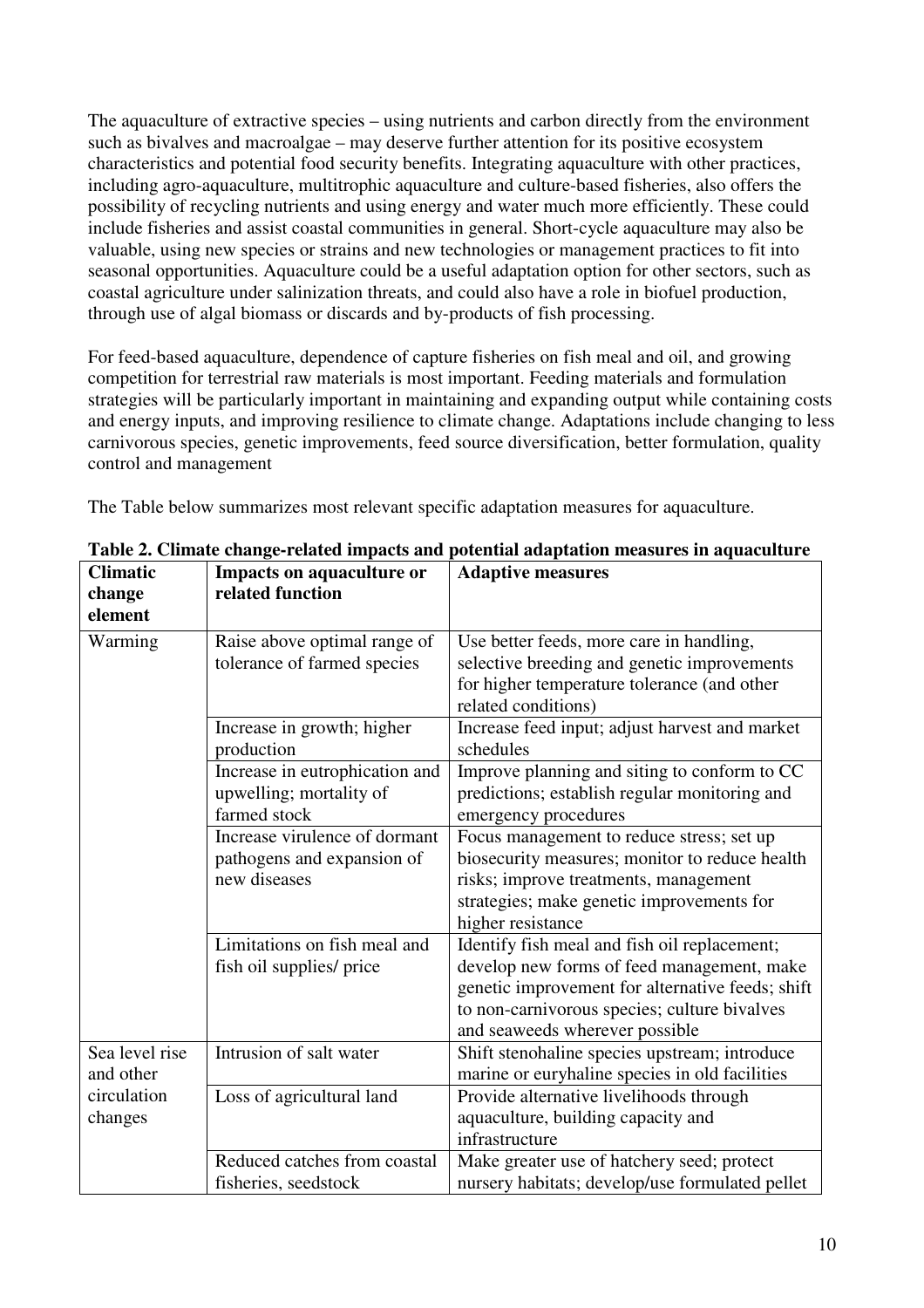|               | disruptions, reduced options    | feeds (higher cost but less environmentally     |  |
|---------------|---------------------------------|-------------------------------------------------|--|
|               | for aquaculture feeds; income   | degrading); develop alternative livelihoods for |  |
|               | loss to fishers                 | suppliers                                       |  |
|               | Increase of harmful algal       | Improve monitoring and early warning            |  |
|               | blooms (HABs)                   | systems; change water abstraction points where  |  |
|               |                                 | feasible                                        |  |
| Acidification | Impact on calcareous shell      | Adapt production and handling techniques;       |  |
|               | formation/deposition            | move production zones                           |  |
| Water stress  | Limitations for freshwater      | Improve efficacy of water usage; encourage      |  |
| and drought   | abstraction                     | non-consumptive water use in aquaculture, e.g.  |  |
| conditions    |                                 | culture based fisheries; encourage development  |  |
|               |                                 | of mariculture where possible                   |  |
|               | Change in water-retention       | Use different/faster growing fish species;      |  |
|               | period (inland systems          | increase efficacy of water sharing with primary |  |
|               | reduced, coastal lagoons        | users, e.g. irrigation of rice paddy; change    |  |
|               | increased)                      | species in lagoons                              |  |
|               | Reduced availability and        | Shift to artificially propagated seed (extra    |  |
|               | period change of wild seed      | cost); improve seed quality and production      |  |
|               | stocks                          | efficiency; close the life cycle of more farmed |  |
|               |                                 | species                                         |  |
| Extreme       | Destruction of facilities; loss | Encourage uptake of individual/cluster          |  |
| weather       | of stock; loss of business;     | insurance; improve siting and design to         |  |
| events        | mass scale escape with the      | minimize damage, loss and mass escapes;         |  |
|               | potential to impact on          | encourage use of indigenous species to          |  |
|               | biodiversity                    | minimize impacts on biodiversity, use non-      |  |
|               |                                 | reproducing stock in farming systems            |  |

Current biological and system technologies will need to be improved and new technologies developed. Genetic knowledge and management in aquaculture are not as developed as in other husbandries, and will be both a major challenge and an opportunity. Examples include genetic improvement for more efficient feeding and diet specificity, and for increasing species resistance to higher temperature, lower oxygen and pathogens. Since aquatic pathogen risks may be exacerbated by climate change, biosecurity and prevention measures may need to change accordingly. Early identification and detection mechanisms may need to be improved, and suitable treatment strategies and products developed.

# **Potential adaptation measures in post-harvest, distribution and markets**

Both capture fisheries and aquaculture feed into diverse and spatially extensive networks of supply and trade that connect production with consumers, adding significant value and generating important levels of employment. To some extent, this system can be used to provide an important mediation and buffering function to increasing variability in supply and source location, but direct impacts will also affect its ability to do so. A range of issues and adaptation measures can be considered (see Table 3).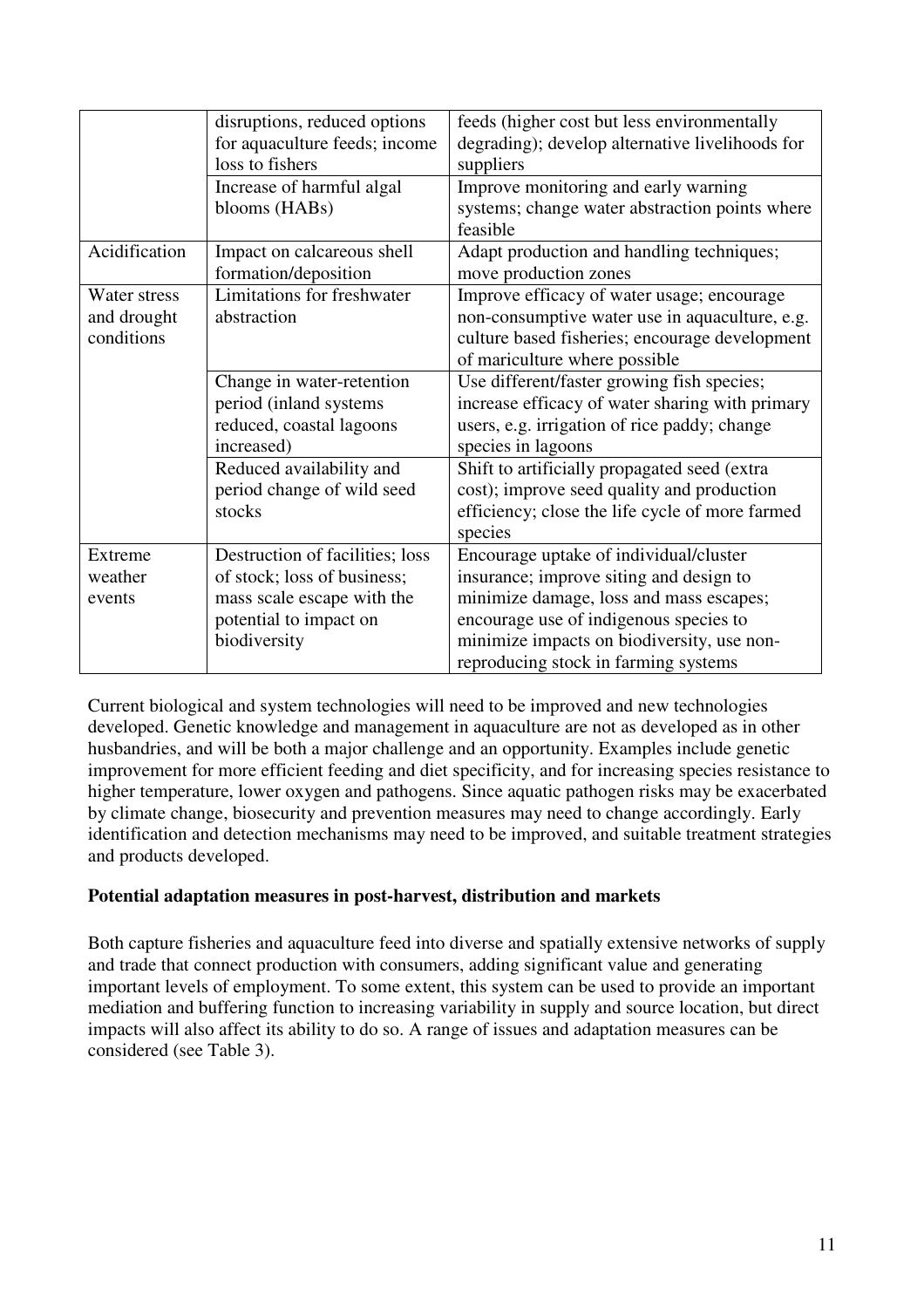| <b>Impact on post</b>   | <b>Potential adaptation measures</b>   | <b>Responsibility</b> | Reactive/           |
|-------------------------|----------------------------------------|-----------------------|---------------------|
| harvest,                |                                        |                       | <b>Anticipatory</b> |
| distribution/markets    |                                        |                       |                     |
| Reduced or more         | Source products more widely, change    | Private               | Either              |
| variable yields, supply | species, add value, reduce losses      |                       |                     |
| timing                  | Develop more flexible location         | Private/public        | Either              |
|                         | strategies to access materials         |                       |                     |
|                         | Improve communications and             | Public/private        | Either              |
|                         | distribution systems                   |                       |                     |
|                         | Reduce costs to increase efficiency    | Private               | Either              |
|                         | Diversify livelihoods                  | Private               | Either              |
| Temperature,            | Change or improve processes and        | Private/public        | Either              |
| precipitation, other    | technologies                           |                       |                     |
| effects on post-harvest | Improve forecasting, information       | Public/private        | Either              |
| processes               |                                        |                       |                     |
| Vulnerability of        | Add new or improved physical           | Private/public        | Either              |
| infrastructure and      | defences, accommodation to change      |                       |                     |
| communities to extreme  | Rehabilitate infrastructure, design    | Private/public        | Reactive            |
| events                  | disaster response                      |                       |                     |
|                         | Set up early warning systems,          | Public/private        | Anticipatory        |
|                         | education                              |                       |                     |
| Trade and market        | Diversify markets and products         | Private/public        | Either              |
| shocks                  | Provide information services for       | Public/private        | Anticipatory        |
|                         | anticipation of price or market shocks |                       |                     |

**Table 3. Climate change-related impacts potential adaptation in post-harvest/distribution** 

#### **Management and institutional adaptations**

Ecosystem approaches to fisheries (EAF) and to aquaculture (EAA) that embed precautionary approach applications within integrated management (IM) across all sectors have the potential to increase ecosystem and community resilience and provide valuable frameworks for dealing with climate change. This would create flexible management systems and support decision-making under uncertainty. However, it would require rapid adjustment of management tools and regulations as necessitated by changed conditions or circumstances.

In aquaculture, decisions about resource use, environmental capacity and biosecurity could be developed on a similar basis. In the post-harvest sector, issues such as food safety and spoilage management could likewise be addressed. Where aquaculture could be used for adaptation in other sectors, planning would be required at appropriate system and management scales, such as watersheds, and estuaries. These approaches would serve to provide guidance in understanding and minimizing perverse incentives that lead to overcapacity, overfishing, excessive environmental impact and other harmful practices while, at the same time, defining positive incentives to meet sustainable development goals.

Well defined sectoral performance criteria need to be set out to bring climate change threats, risks and potential adaptations within normal management practice. Public and private sector linkages and partnerships will be essential in developing efficient and effective responses. Market demands will be key mechanisms in supporting adaptation, and their impacts on equity among suppliers, intermediaries and consumers will need to be recognized and applied. Thus certification systems, including sustainability, organic, fair-trade and other criteria will need to be addressed more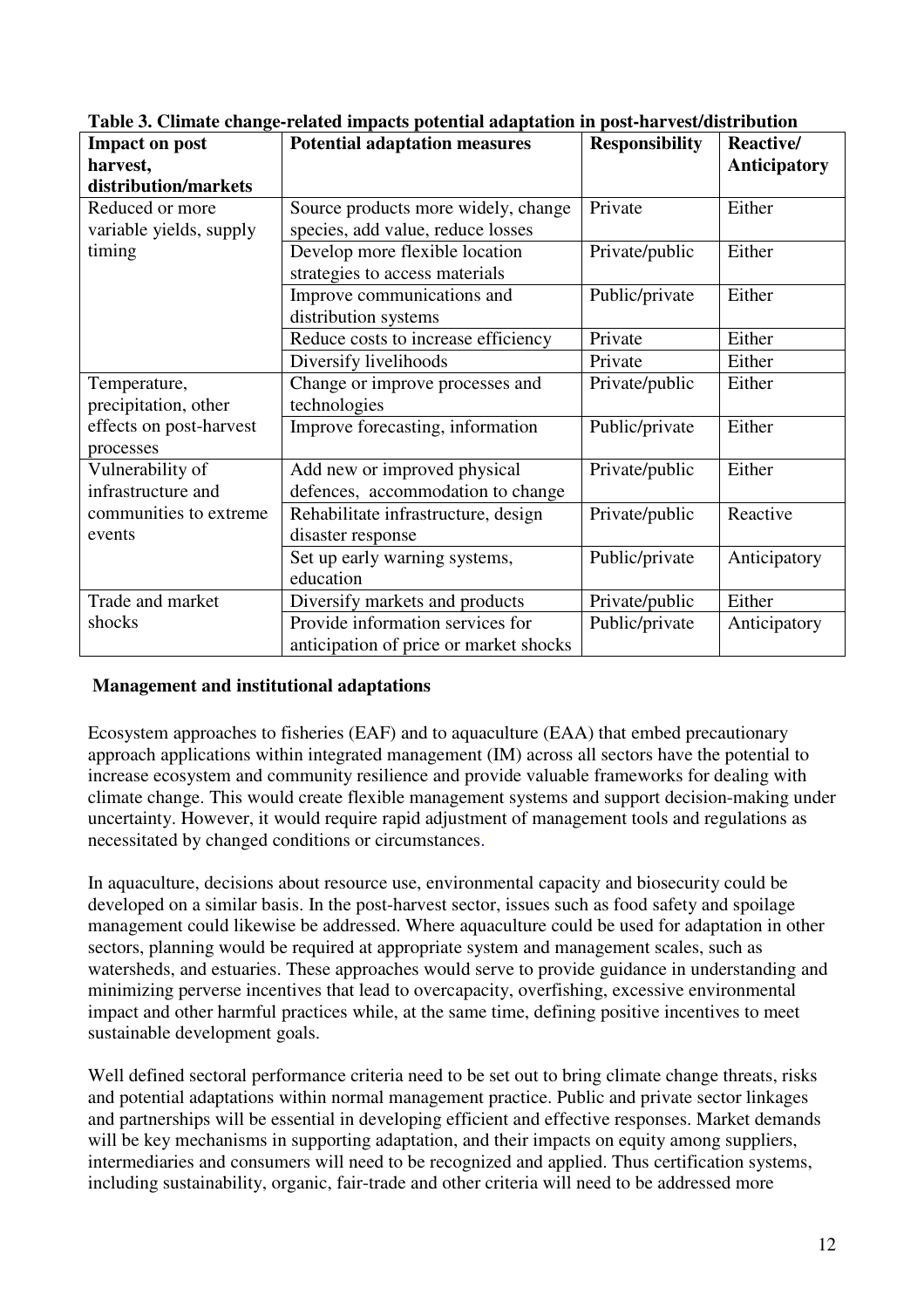carefully in the context of climate change, and consider the potential for more vulnerable groups to take advantage of economic opportunity. Adaptation will need to contain strong mechanisms for equity, as increased competition may reduce access for poorer people and other vulnerable groups to production, employment and consumption.

#### **CLIMATE CHANGE MITIGATION MEASURES IN FISHERIES AND AQUACULTURE**

The primary mitigation route for the sector lies in its energy consumption, through fuel, raw material use and production. As with other food sectors, distribution, packaging and other supply chain components also will contribute to the sector's carbon footprint. Net mitigation contributions of fisheries, aquaculture and related supply chain features are small in overall terms but can be improved. In some cases, climate change mitigation would be complementary to and reinforce existing efforts to improve fisheries and aquaculture sustainability. However, when implementing such strategies, their possible negative impacts on food security and livelihoods would have to be better understood, justified where relevant, and minimized. There also may be valuable interactions for the sector with respect to environmental services such as maintaining the quality and function of coral reefs, coastal margins, inland watersheds, potential carbon sequestration and other nutrient management options, but these will need further research and development (R&D).

# **Greenhouse gas (GHG) impacts of the fisheries sector**

#### Footprint of fisheries operations

Fisheries activities contribute to GHG emissions during capture operations and subsequently during the transport, processing and storage of product. Industrial fisheries have much greater emissions than small-scale fisheries, although most boat-based fisheries use motorized vessels and the subsector's fuel: $CO<sub>2</sub>$  emissions ratio has been estimated at around 3 teragrams of  $CO<sub>2</sub>$  per million tonnes of fuel used. Fuel efficiency is defined primarily by motor, propulsion and gear characteristics, but is substantially affected by fisheries management and practice. Any management measures that encourage a "race to fish" create incentives to increase engine power. Overfished stocks at lower densities and smaller individual sizes require vessels to exert more effort, catch greater numbers of individual fish, travel to more distant or deeper grounds or fish over a wider area, all of which would increase fuel use per tonne of landings.

# Footprint of aquaculture production

Compared to most other animal husbandry practices, aquaculture has a small overall  $CO<sub>2</sub>$  carbon foot print. The largest part of aquaculture production is based on freshwater herbivorous or omnivorous species such as carp, requiring at most small amounts of fertilizer, often organic, and in some cases, low-energy supplementary feeds. Although some species and systems, such as shrimp, salmon and marine carnivores, are a minor part of total production, they have high feed energy or system energy demands, and consequently very high footprints. However, even in these cases, the high quality food value, especially the essential fatty acid content, may need to be recognized.

The global warming potential (GWP) of other gases may also need to be considered. The GWP of methane is estimated to be 23 times that of  $CO<sub>2</sub>$ , and the terrestrial livestock sector is estimated to account for 37 percent of all human-induced methane emissions. Although aquatic production systems (ricefields, wetlands, pond sediments) may also contribute, at so far undefined levels, farmed aquatic organisms do not themselves emit methane and so reduce its total GHG footprint per tonne.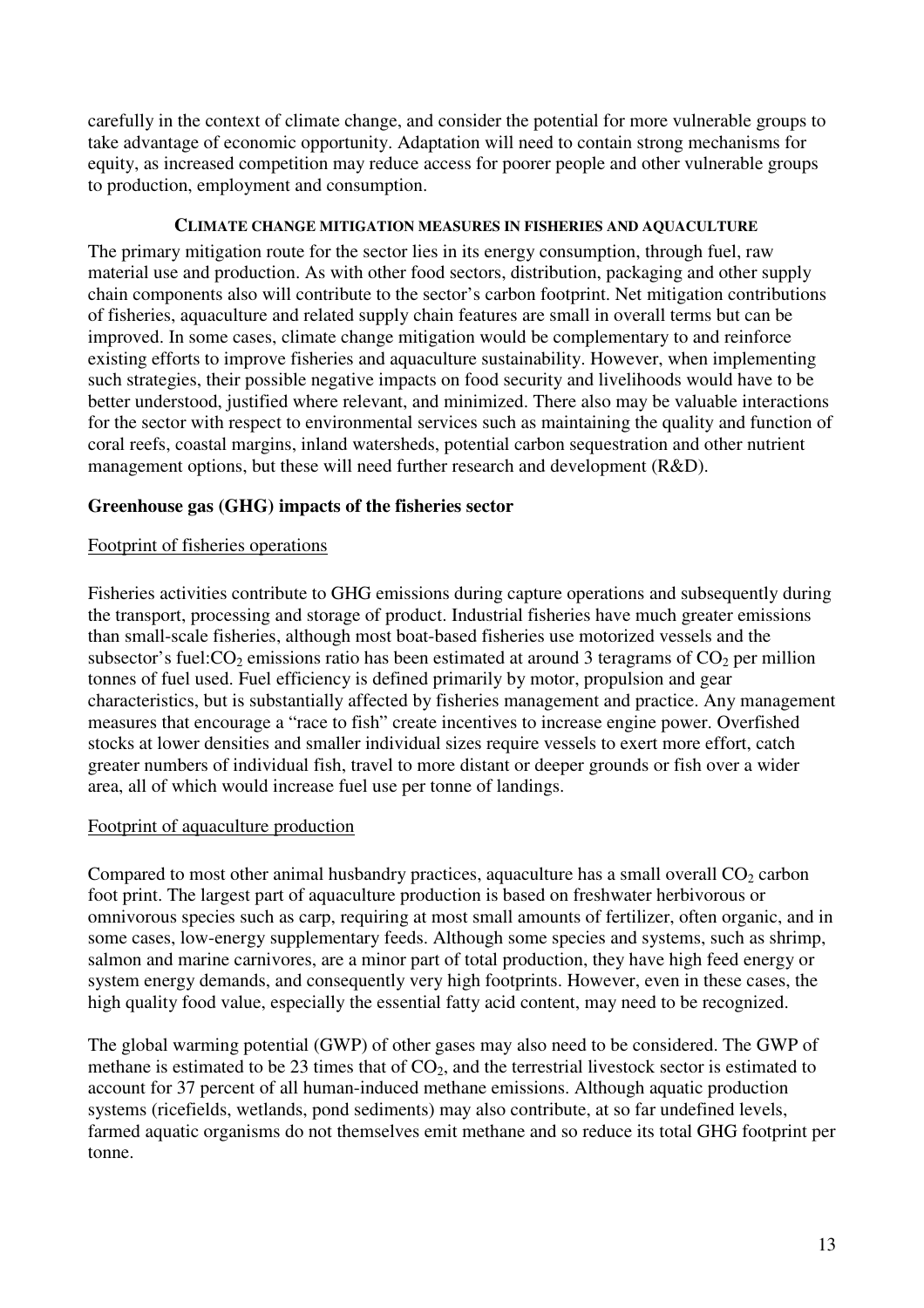Some developing countries focus aquaculture production on high value, but energy intensive species for export. This is very important for livelihoods and food security, but may be more subject to economic risks under climate change scenarios, and will require careful trade-off assessment for future development. Location and material flows also need to be explored for mitigation potential, as well as a shift or diversification to other species or other less energy consuming technologies.

#### Footprint of post harvest practices

As in all food production sectors, post-harvest activities entail stocking, packaging and transporting and they create post-consumption waste, all linked with  $CO<sub>2</sub>$  emissions. Of special note are those related to air transport. Intercontinental airfreight may emit 8.5 kg  $CO<sub>2</sub>$  per kg of fish shipped, about 3.5 times the levels from sea freight, and more than 90 times those from transport of fish consumed within 400 km of its source. Product form will also have an important effect, including energy embodied in packaging, and can influence options for maintaining quality and value with respect to transport method. There are important implications for fish trade, upon which many developing nations depend for valuable export earnings. In order to understand the carbon footprint of fishery products and define comparative performance and areas for potential improvement, emissions need to be traced throughout the entire supply chain, using a full life-cycle analysis (LCA) from harvest to post-consumer wastes. The carbon footprint of the sector also needs to be considered in comparison to that of other food production sectors.

# **Achievable mitigation measures**

#### Mitigation in fisheries production systems

Although a relatively small global contributor, capture fisheries have a responsibility to limit GHG emissions as much as possible. For example, eliminating inefficient fleet structures (e.g. excessive capacity, over-fishing), improving fisheries management, reducing post-harvest losses and increasing waste recycling will decrease the sectors'  $CO<sub>2</sub>$  emissions and improve the aquatic ecosystems' ability to respond (assimilative capacity and resilience) to external shocks.

Other technical solutions to reduce fuel use, subject to clear analysis of options and production returns, might include shifting towards static fishing technologies and to more efficient vessels and gears. In some cases, win-win conditions could be identified, where reduced fuel-use strategies would link with reducing fishing effort, improving returns to vessels, safeguarding stocks and improving their resilience to climate change. These will need to be seen in the context of global forces impacting fisheries, such as changing fuel prices and increasing internationalization of fish trade, especially through air freight. Increases in fuel prices will tend to decrease fuel use while increases in internationalization will tend to increase fisheries' contributions to  $CO<sub>2</sub>$  emissions. Here, too, mitigation decisions need to consider the total system.

# Mitigation in aquaculture production systems

As with capture fisheries, aquaculture's total GHG contributions are relatively small, but it has equal obligations for reducing impacts. Policies to support climate change mitigation need to be developed that address resource access and use, production options and market-related measures such as certification, encourage transparent measures of mitigation standards with comparison to other food producing sectors and, where appropriate, ensure suitable social inclusion and protection. As with fisheries, a full LCA approach would be required. Key areas for focus would include fishmeal, fish oil and other feed inputs, and water and energy efficiency, especially for small scale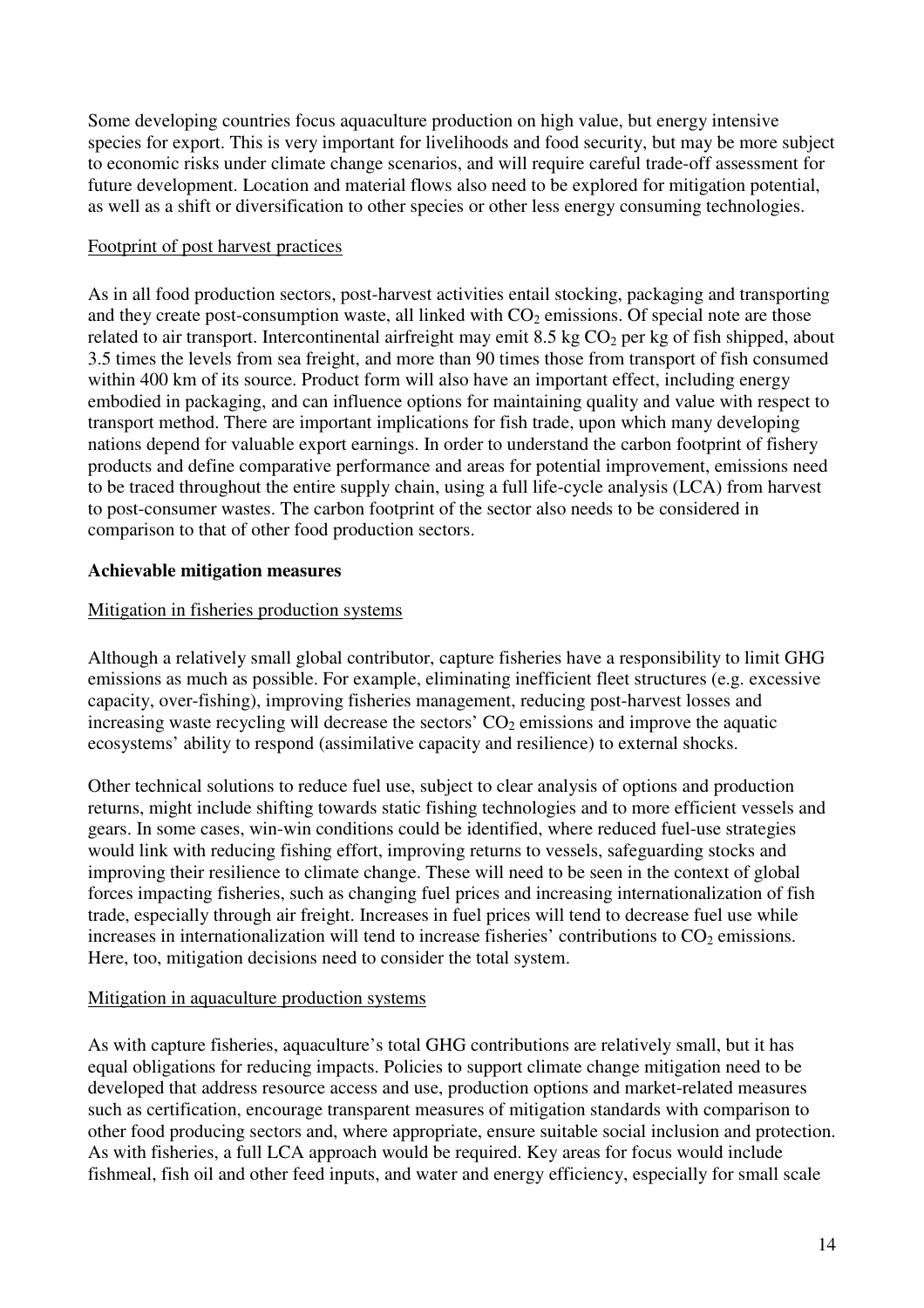producers. Genetic modification technologies could have particular efficiency impacts through widening the production scope of low-impact aquaculture species, or making agricultural crop materials or waste products usable for growing carnivorous aquatic species. However, this would require evaluation on wider social and political criteria. Technologies and management approaches should be accessible to small and rural farmers.

### Mitigation in post-harvest systems

Many key mitigation elements have already been noted with respect to capture fisheries and aquaculture production. Maximizing yield and quality, and reducing spoilage will have significant effects, if the technical measures used are, themselves, efficient. Improved infrastructures and market communication will help optimize supply to consumption linkages, and measures to increase local availability of aquatic products will reduce overall transport energy requirements, though they may need to be balanced against negative impacts on trade and economic opportunities for poorer groups.

# **Increasing awareness of carbon footprints and their context**

The sustainability of fisheries and aquaculture is a priority issue for many fishery stakeholders, and the food security implications are critical development challenges. As concern grows about global change issues, carbon footprint awareness is increasing. Diverse stakeholders including consumers, industries and governments are becoming more conscious of the scientific, social responsibility, economic and development issues related to the aquatic value chain. There is a critical need for dialogue and collaboration on these issues among industry, government and the scientist community, as well as for increased awareness among all diverse stakeholders concerning the development choices to be made. The sector will need to engage with such increasing awareness and promote methods and products that meet strategic environmental objectives but also support social equity and basic access to food.

#### **THE ROLE OF GOVERNANCE IN ADAPTATION AND MITIGATION**

There is a critical need for well informed public policy to address mitigation of GHG emissions to limit and minimize impacts of climate change. The safeguarded benefits in the fisheries sector are an important factor to be considered. Sound public policy also will be required for climate change adaptation in order to reduce ecosystem vulnerability, provide information for planning and stimulating adaptation, and ensure that adaptation actions do not have negative effects on other ecosystem services and the longer term viability of fisheries and aquaculture.

The nature and risks of mal-adaptation – excessive and economically damaging responses to minimal or unsubstantiated risks, or inappropriate responses creating perverse incentives – also need to be better understood. In addition to the good governance principles currently applicable to the sector, agencies responsible for sectoral support and management would support climate change mitigation and adaptation in the sector by:

• building institutional and legal frameworks that consider and respond to climate change threats and uncertainties along with other pressures such as overfishing, pollution and changing hydrological conditions. This requires effective public, private and NGO partnerships, integrating research and management across the sectors and ensuring that regulations limiting access to resources are appropriate to respond to both the threats and benefits of future climate variability;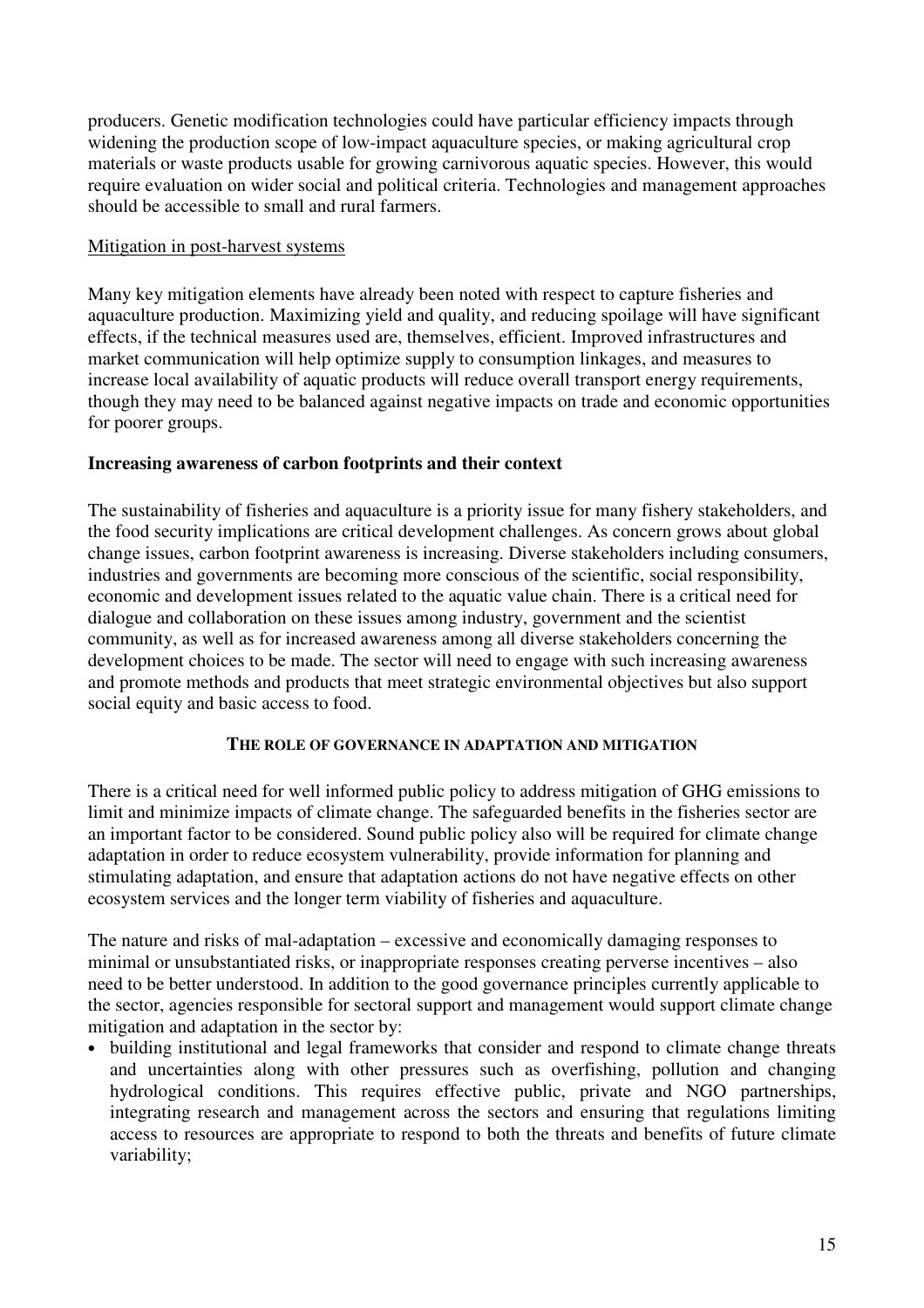- moving rapidly towards full implementation of the Code of Conduct for Responsible Fisheries (CCRF), which encompasses the ecosystem approach to fisheries and aquaculture;
- establishing institutional mechanisms, such as bilateral and multilateral agreements to enhance mobility of fishing activities within and across national boundaries to respond to changes in resource distribution and ensure transparent and competitive market arrangements are in place – which can only be recommended in the context of functional transboundary governance regimes and effective systems to control illegal, unreported and unregulated (IUU) fishing;
- enhancing resilience of fishing and aquaculture communities by supporting existing adaptive livelihood strategies and management institutions that are designed to support adaptation to climate change and variability, such as reciprocal access arrangements and conflict resolution mechanisms;
- exploring policies promoting local and regional consumption of aquatic products, versus exportoriented policies, as a form of mitigation, as well shifting or diversifying to other species or less energy-consuming technologies;
- supporting initiatives, such as property rights and other incentive mechanisms, to reduce fishing effort in overexploited fisheries, and linking these with the promotion of wider livelihood options, and appropriate financing instruments for change;
- eliminating harmful subsidies and perverse incentives, such as subsidizing fishing fleets under stress (through direct funding, cheaper fuel, or tax cuts) that serves to allow unprofitable fisheries to continue operating and further depresses the state of the fish stock(s);
- linking disaster risk management with development planning, especially concerning planning coastal or flood defences and applying "soft engineering" solutions where possible through conservation of natural storm barriers, floodplains and erodible shorelines in order to manage costs and damage impacts;
- conducting climate-change risk and social impact assessments when evaluating mitigation and adaptation alternatives and including analyses of distributional impacts of such alternatives;
- promoting research on short- and medium-term climate change impacts to support the identification of vulnerability hot spots and the development of adaptation and mitigation strategies, including financing and risk reduction mechanisms aimed at enabling integrated and broader national planning;
- addressing other issues contributing to vulnerability of the sector's communities, such as access to markets and services, political representation and improved governance; and
- engaging in long-term adaptation planning, including promotion of fisheries- and aquaculturerelated climate issues in Poverty Reduction Strategy Papers and National Adaptation Programs of Action, to address longer-term trends or potential large-scale shifts in resources or ecosystems.

#### **CONSTRAINTS TO ADAPTATION AND MAL-ADAPTATIONS**

The potential effects of climate change on aquatic organisms and their resources-dependent communities are complex. The general impacts of various scenarios on aquatic systems can be predicted but overall effects on the spawning cycle, migration pattern, natural mortality and community structure of aquatic organisms cannot be predicted. Regime shifts are expected to happen but even gradual changes in climate can provoke unpredictable biological response as ecosystems shift from one state to another. The unpredictability of both short- and medium-term effects on the ecosystem and the reactions of the communities impacted by these changes are major constraints to climate change response and adaptation by the fisheries sector. Conventional decision-making and planning approaches are frequently unreliable because of poor data, and uncertain and precautionary situations.